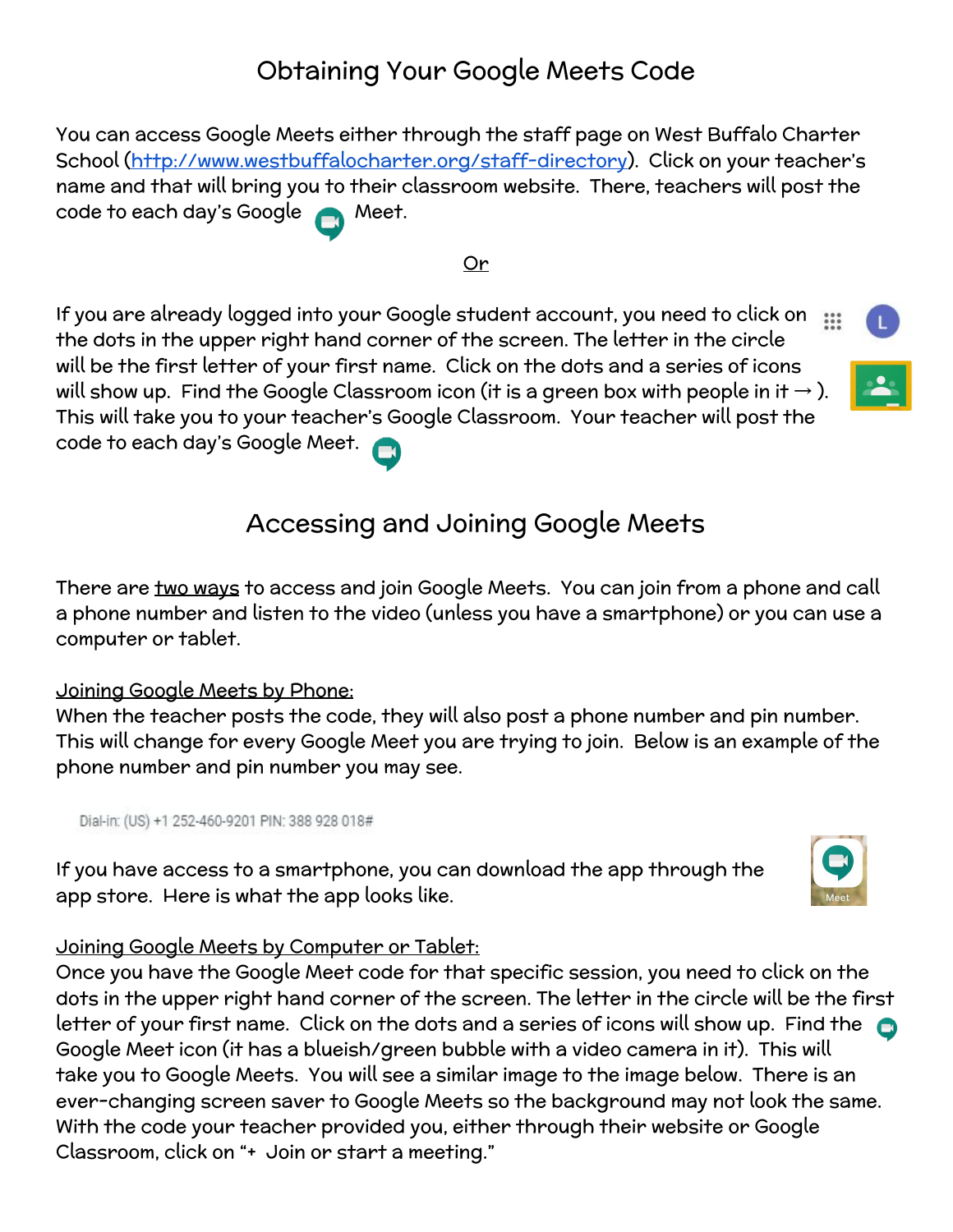

You will then be prompted to input the code. Then click "continue."



Then you will see yourself (if you have access to a webcam). Click "Join now" (blueish/green button) on the right hand side.